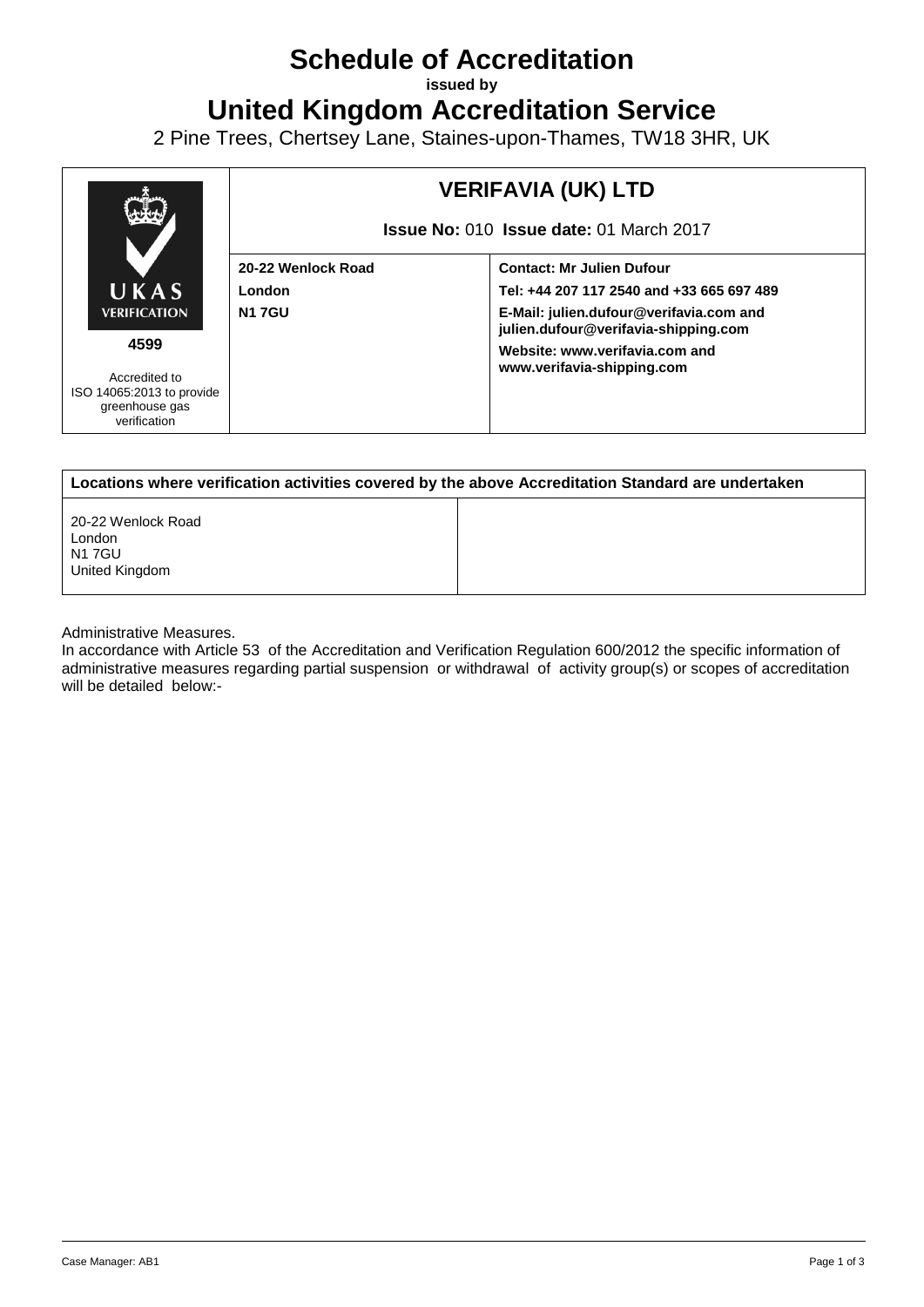

**Schedule of Accreditation issued by**

**United Kingdom Accreditation Service** 2 Pine Trees, Chertsey Lane, Staines-upon-Thames, TW18 3HR, UK

## **VERIFAVIA (UK) LTD**

**Issue No:** 010 **Issue date:** 01 March 2017

## DETAIL OF ACCREDITATION

| <b>Product</b>                       | <b>Standard</b>                                                                                                                                                                                                                                                                                                                                               |  |  |
|--------------------------------------|---------------------------------------------------------------------------------------------------------------------------------------------------------------------------------------------------------------------------------------------------------------------------------------------------------------------------------------------------------------|--|--|
| <b>GHG Emissions</b><br>Verification | <b>EU Emissions Trading Scheme Phase III</b>                                                                                                                                                                                                                                                                                                                  |  |  |
|                                      | Verification of Greenhouse Gas Emission Reports accoprding to:                                                                                                                                                                                                                                                                                                |  |  |
|                                      | National legislation: Greenhouse Gas Emissions Trading Scheme<br>Regulations 2012                                                                                                                                                                                                                                                                             |  |  |
|                                      | Commission Regulation 601/2012 on the monitoring and reporting of<br>greenhouse gas emissions pursuant to Directive 2009/29/EC amending<br>Directive 2003/87/EC of the European Parliament and of the Council for<br>installations and aircraft operators with activities as specified according to the<br>Activity Groups in Annex I of Regulation 600/2012. |  |  |
|                                      | The verifier complies with the requirements in the following for the scope defined<br>below;                                                                                                                                                                                                                                                                  |  |  |
|                                      | Commission Regulation 600/2012 on the verification of greenhouse gas<br>emission reports and tonne-kilometre reports and the accreditation of<br>verifiers pursuant to Directive 2009/29/EC revising Directive 2003/87/EC of<br>the European Parliament and of the Council                                                                                    |  |  |
|                                      | EA-6/03 EA Document for Recognition of Verifiers under the EU ETS<br><b>Directive</b>                                                                                                                                                                                                                                                                         |  |  |
|                                      | For EU ETS Phase III (in accordance with EU 600/2012 Article 75 2(d));<br>Initial date of accreditation: 19 December 2013<br>Accreditation renewal date: 31 January 2015<br>Accreditation expiry date <sup>(1)</sup> : 31 October 2018<br><sup>(1)</sup> Based on UKAS 4 year accreditation cycle (surveillance/reassessment)                                 |  |  |
|                                      | Scopes of Accreditation<br>Activity<br>Group                                                                                                                                                                                                                                                                                                                  |  |  |
|                                      | Aviation activities (emissions and tonne-kilometre data)<br>12                                                                                                                                                                                                                                                                                                |  |  |